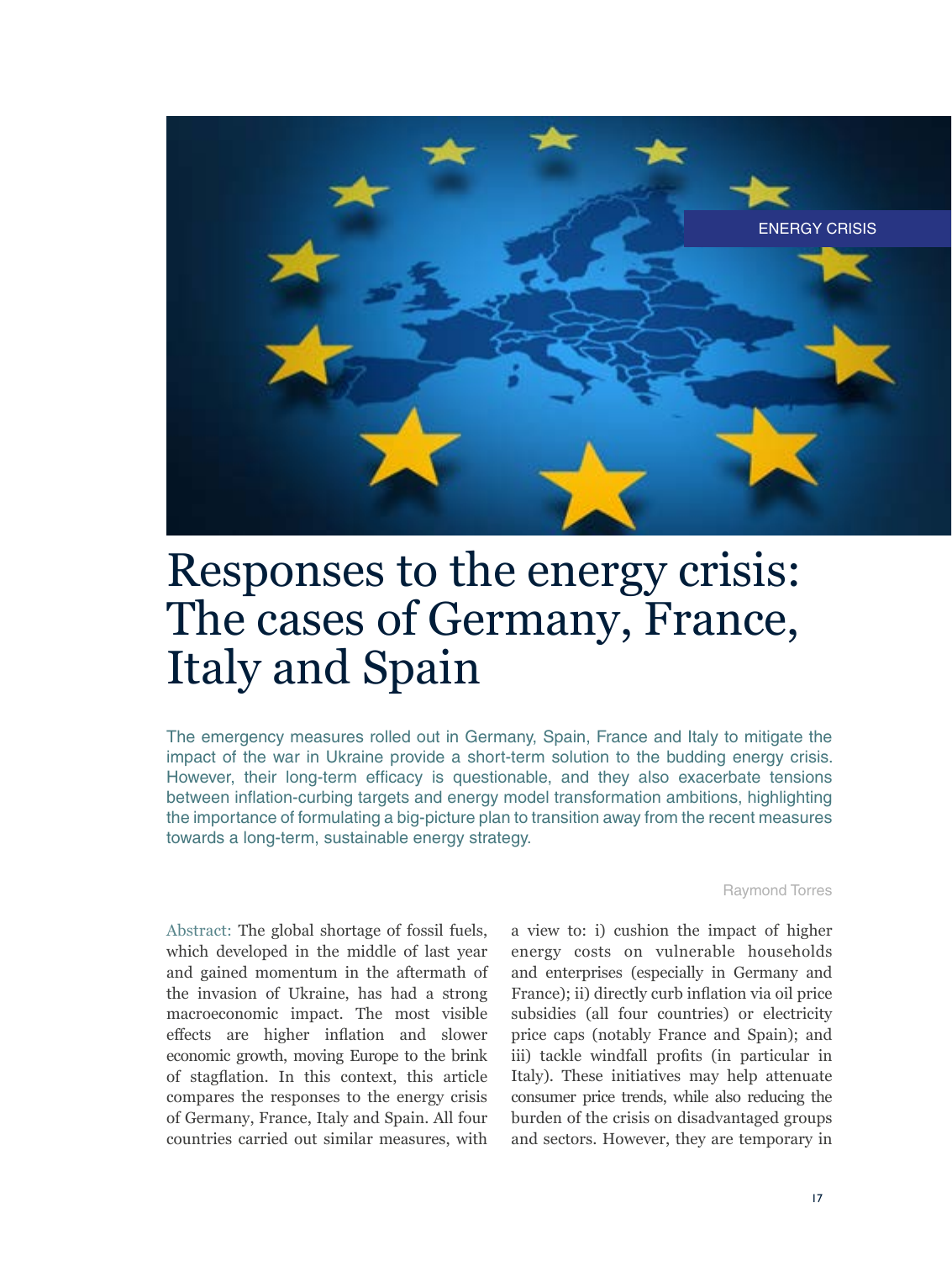" The key objectives of government measures are to control energy prices, the prime source of prevailing inflation, and cushion the impact on disadvantaged groups and sectors.<sup>"</sup>

nature, so they are not necessarily adapted to a long-lasting crisis – not to mention the fact that their cost to the public accounts ranges from 15 to nearly 30 billion euros over the next few months. Moreover, the measures leave entirely open their consistency with energy transition goals.

# Introduction

Having collapsed in the midst of the pandemic as a result of the economic paralysis, the energy markets have roared back to life, generating a supply shock which is spreading through the global economy. A barrel of Brent crude oil is currently trading at over 110 dollars, which is nearly four times the price observed at the start of 2021 (Exhibit 1). Over that same period, the benchmark for gas prices in the European market (Dutch TTF futures) has increased more than fivefold (to

close to 85 euros per MWh). In both markets, in addition to the clear-cut rally, prices have been highly volatile, especially since the invasion of Ukraine.

This scenario has clouded the economic outlook, particularly for net importers, such as the European Union. [1] In the face of such a deterioration in expectations, governments have rolled out different emergency measures, as outlined in this paper, which focuses on the responses to the energy crisis in Germany, Spain, France and Italy – the EU's four largest economies.

### Objectives of the measures

The emergency plans rolled out in recent months are designed to mitigate the main channels of transmission of the exponential growth in energy prices, chief among which

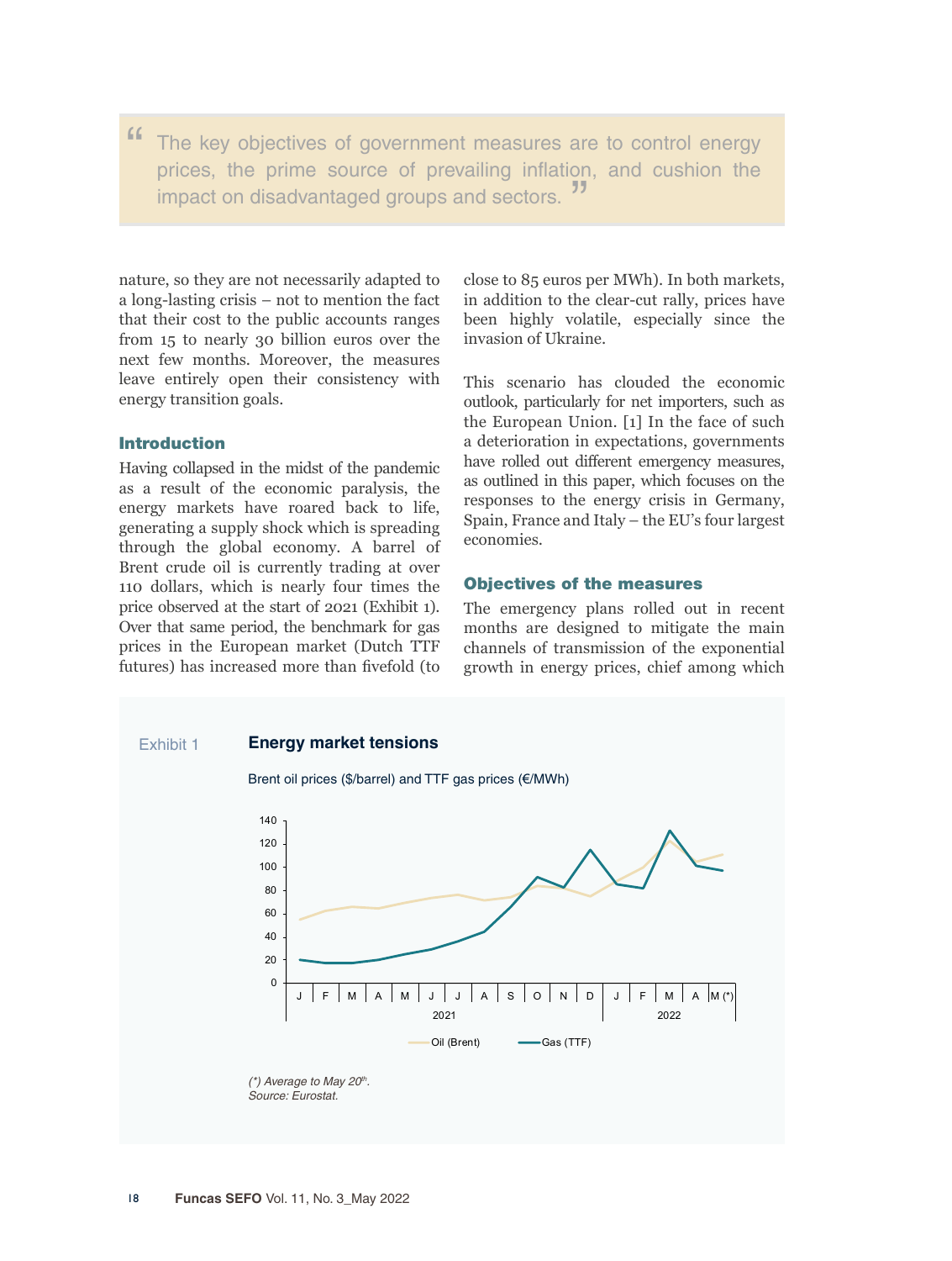

inflation, which is rising sharply in all European countries. In April, eurozone CPI reached 7.4%, fuelled mainly by energy costs (Exhibit 2). As is well known, Russian gas is crucial to electricity price formation, even in countries like Spain whose dependence on Russia is relatively small. Higher electricity bills are precisely what caused the abrupt uptick in inflation observed since mid-2021. More recently, the higher cost of electricity has spilled over to other goods and services, driving core CPI to close to 3.5%. As a result, the primary goal pursued by the measures taken so far is to control energy prices, the prime source of prevailing inflation.

Secondly, policies also seek to shield specific vulnerable groups from the effects of inflation.

As household income is increasing at a slower pace than spiralling prices (average collectively-bargained wages are increasing by less than 3% in all four economies under analysis), purchasing power is being eroded. To keep up their spending, households can dip into the savings set aside during the pandemic. However, since that is not happening so far, an abrupt slowdown in consumption is unavoidable. Moreover, lowincome households with meagre savings buffers are facing major difficulties making ends meet, thereby sparking social unrest.

Spanish businesses are also encountering new difficulties in the form of costs that were already rising sharply before the conflict. In Spain, for example, the industrial price

" So far, the growth in costs of commodities and other crucial inputs has only been partially passed on to end prices by non-energy firms, suggesting that profits are being eroded, threatening another harsh blow for businesses less than two years after the eruption of the nondomia  $\frac{1}{2}$ pandemic.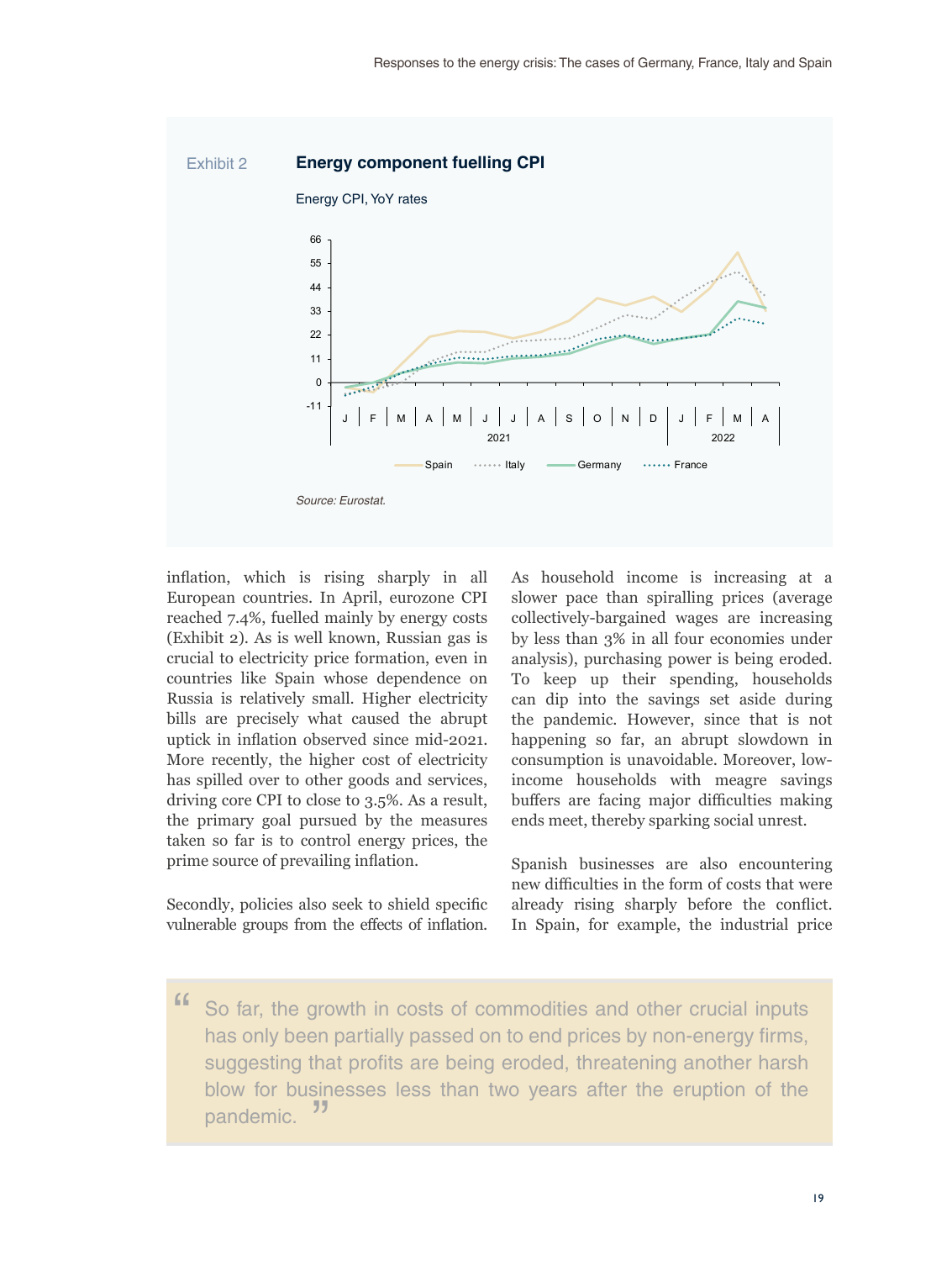" Governments are trying to contain energy inflation and its impacts by means of four different lines of intervention: untargeted tax measures; reforms designed to alter how the market operates; compensation for specific groups; and initiatives designed to encourage energy savings and the use of alternative sources of supply.<sup>55</sup>

index registered unprecedented year-on-year growth of 47% in March, fuelled by energy costs (135%), spilling over to non-energy products (14%). That sharp upward trend echoes, above all, the surge in the cost of commodities and other crucial inputs, such as chips and metals. So far, the growth in those costs has only been partially passed on to end prices by nonenergy firms, suggesting that profits are being squeezed, thus threatening another harsh blow for businesses less than two years after the eruption of the pandemic.

That squeeze on margins, coupled with bottlenecks and the uncertainty exacerbated by the war, is weighing on business investment. Without a doubt, the European funds can offset this risk to a degree. For that to happen, however, in addition to resolving the delays in their management, it is important to prioritise deployment of the funds so as not to add further to inflation. Some sectors, like construction, were already experiencing rising costs and supply issues before the conflict.

Thirdly, to finance some of the spending triggered by the cost-compensation schemes, governments have introduced other measures designed to reduce the windfall profits reaped in the wholesale electricity market, a marginal price system.

# Key lines of initiative

More specifically, governments are trying to contain energy inflation and its impacts by means of four different lines of intervention: untargeted tax measures; reforms designed to alter how the market –especially the electricity market– operates; compensation for specific groups; and initiatives designed to encourage energy savings and the use of alternative sources of supply. [2]

The measures with the most immediate impact include all-encompassing energy tax breaks and subsidies to alleviate energy bills for consumers as a whole –*i.e.,* these are untargeted measures. The most common such measure consists of reducing duties on hydrocarbons, applicable to individuals and businesses alike, irrespective of their income levels. The most emblematic, announced in the context of deep social unrest as a result of the sudden spike in oil prices, includes a discount at petrol stations, ranging from 20 cents per litre of fuel in Spain to 30 cents in Germany and Italy and up to 35 cents in France (Table 1). Another widespread move has been to cut VAT on energy products and other indirect taxes and surcharges on electricity consumption.

Given their untargeted nature, these measures are proving particularly expensive for the

" The measures with the most immediate impact include allencompassing energy tax breaks and subsidies to alleviate energy bills for consumers as a whole, in an untargeted manner.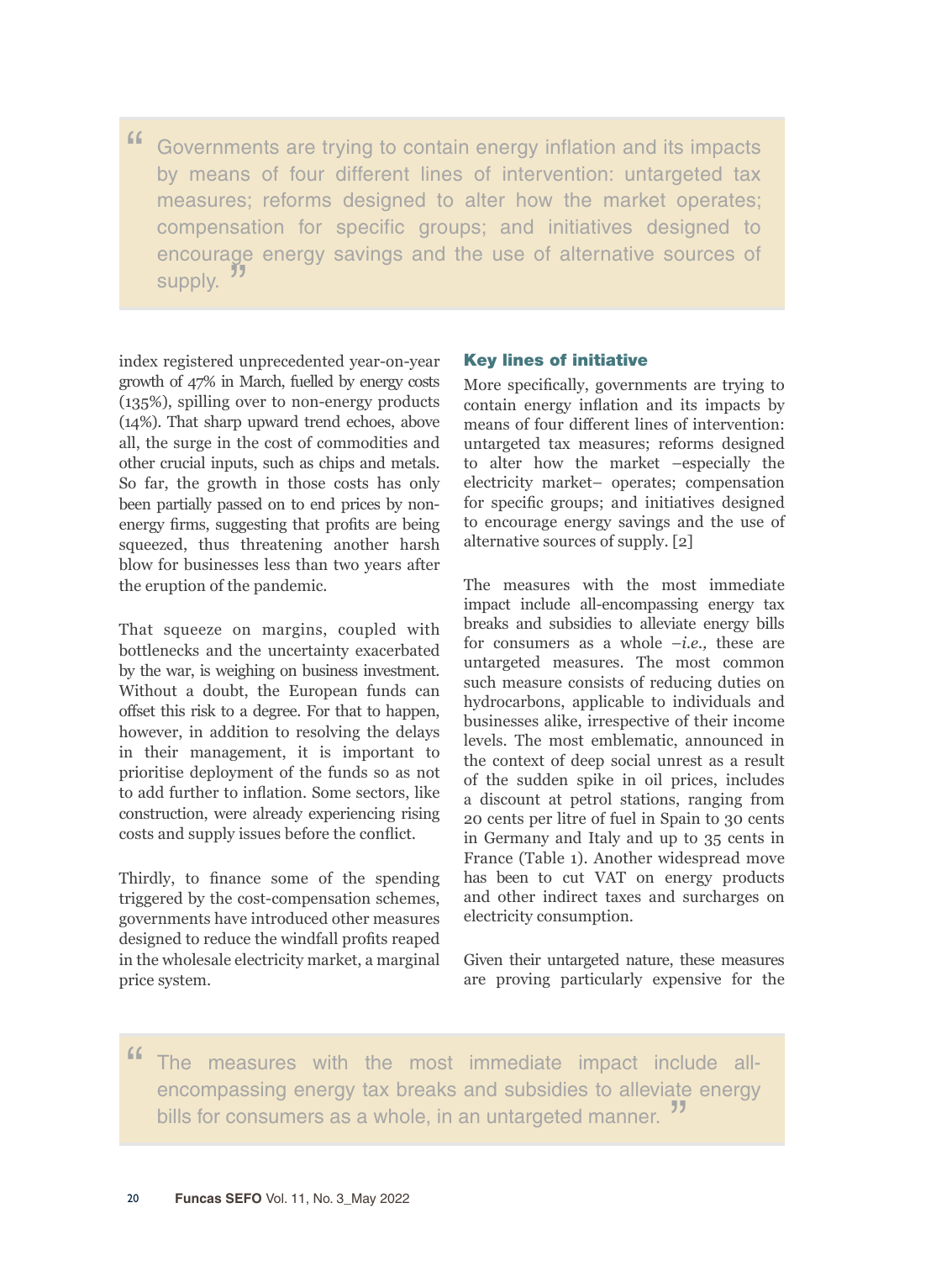# Table 1 **Responses to the energy crisis**

|                                                               | A. Untargeted measures: Fuel subsidies (per litre)                                                            |  |  |  |
|---------------------------------------------------------------|---------------------------------------------------------------------------------------------------------------|--|--|--|
| Germany                                                       | 30 cents per litre of petrol and 14 cents per litre of diesel                                                 |  |  |  |
| Spain                                                         | 15 cents borne by the state and 5 cents by the fuel companies                                                 |  |  |  |
| France                                                        | 15 cents (35 cents for the fishing fleet)                                                                     |  |  |  |
| <b>Italy</b>                                                  | 30 cents                                                                                                      |  |  |  |
| <b>B.</b> Electricity market                                  |                                                                                                               |  |  |  |
| <b>All countries</b>                                          | Reduction in VAT and other levies                                                                             |  |  |  |
| Spain                                                         | Cap on the price of gas used to generate electricity                                                          |  |  |  |
| France                                                        | Electricity tariff increase capped at 4% in 2022                                                              |  |  |  |
| Italy                                                         | 25% windfall tax on electric utilities                                                                        |  |  |  |
| C. Compensation schemes for vulnerable households and sectors |                                                                                                               |  |  |  |
| Households<br>(a few examples):                               |                                                                                                               |  |  |  |
| Germany                                                       | Poor households receive checks to fully cover payment of<br>electricity bills                                 |  |  |  |
| Spain                                                         | Automatic rollover of the so-called social voucher and extension<br>to beneficiaries of minimum income scheme |  |  |  |
| France                                                        | Additional energy voucher of €100 for vulnerable households                                                   |  |  |  |
| Italy                                                         | €200 check for people with annual income under €35,000                                                        |  |  |  |
| <b>Businesses</b><br>(a few examples)                         |                                                                                                               |  |  |  |
| Germany                                                       | No specific aid (only general measures; see above)                                                            |  |  |  |
| Spain                                                         | Aid for carriers, fishing community and electro-intensive industry                                            |  |  |  |
| France                                                        | Additional aid for transport sector                                                                           |  |  |  |
| Italy                                                         | Aid for electro-intensive sectors whose electricity bills increase<br>by over 30%                             |  |  |  |
|                                                               | D. Reduction of energy dependency                                                                             |  |  |  |
| <b>All countries</b>                                          | Investment in renewables (in France, mainly nuclear power)                                                    |  |  |  |
| Germany                                                       | Monthly public transport subsidy of €9   Investment in<br>regasification plants                               |  |  |  |
| Italy                                                         | Air-conditioning usage controls in summer I Investment in<br>regasification plants                            |  |  |  |

*Source: Funcas, based on national sources.*

public coffers. In Germany, for example, the budget impact is estimated at 15 billion euros.

Electricity price formation reforms, designed to take direct aim at inflation, are more heterogeneous. France is the only one of the

four major economies to limit the price paid by end consumers for their electricity – price increases have been capped at 4% for 2022, so that costs that exceed that threshold will generate a tariff deficit, which will be borne by the public operator (adding to EDF's debt,

" In Spain, the authorities are negotiating a price mechanism with the European Commission that will limit the price of gas used in the electricity market and is expected to take effect in the coming weeks. "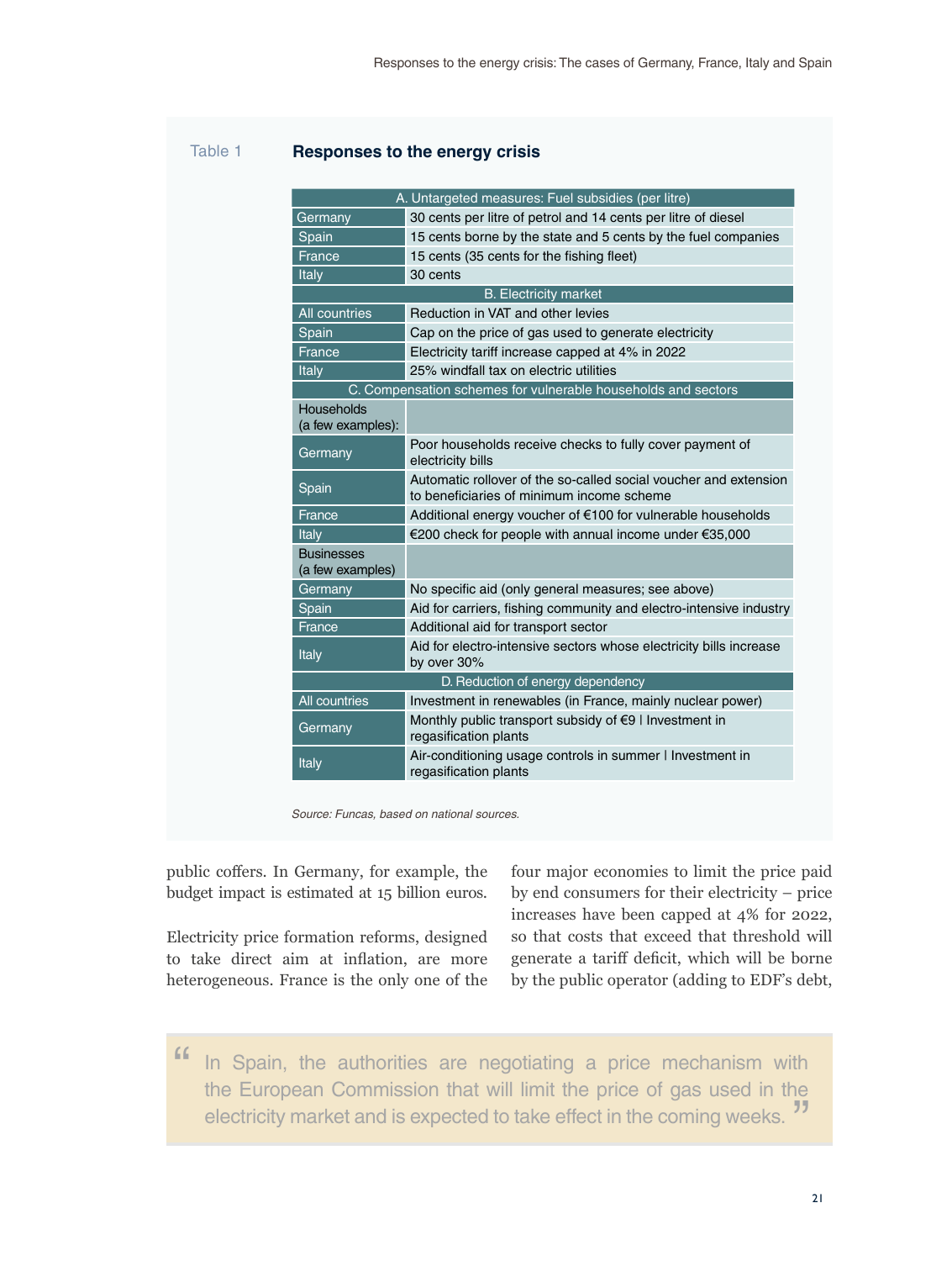" All of the countries analysed have rolled out ambitious energy cost compensation schemes with the goal of mitigating the impact of inflation on the more vulnerable groups.

which at year-end 2021 stood at 43 billion euros).

In Spain, the authorities are negotiating a price mechanism with the European Commission that will limit the price of gas used in the electricity market and is expected to take effect in the coming weeks. That limit will initially be set at 40 euros, almost half of the traded price (on MIBGAS) in May, from where it will gradually increase to 70 euros. That mechanism, which will be put in place for one year, will alleviate electricity bills (official estimates put the saving at around 15% to 20%). However, unlike the French measure, it will not prevent price fluctuations. Indeed, the difference between the price cap and market gas prices will be offset in electricity bills depending on the energy consumed.

All of the countries analysed have rolled out ambitious energy cost compensation schemes. Here the goal is not to contain inflation but rather to mitigate its impact on the more vulnerable groups. These schemes pay particular attention to individuals facing financial difficulties. In Germany, the lowest income households will receive checks to cover their electricity bills in full, whereas in the other three countries, the governments will hand out vouchers as a function of income levels and, in the case of Italy, recipients' health situation. These schemes also contemplate a broad range of circumstances affecting businesses, including carriers, the fishing community, electro-intensive industries and small companies in general. The only exception is Germany, which is not providing businesses with any specific aid.

Among those initiatives, it is worth highlighting the 20% reduction in energy bills for businesses in electro-intensive industries in Italy experiencing price increases in excess of 30%. These are, therefore, income compensation schemes similar to those rolled out during the pandemic to help the sectors most affected by the business restrictions.

Lastly, in terms of reducing dependence on hydrocarbons, particularly Russian oil and gas, some modest steps have been taken to limit demand for energy, such as the reduction in public transportation prices in Germany and the obligation in Italy to set air-conditioning thermostats at no less than 25 degrees this summer. Demand-curbing measures are not therefore the governments' preferred choice in tackling the energy crisis. In contrast, the promotion of renewable sources of energy, electric vehicles and energyefficiency investments is fairly common in the EU. That effort is being intensified under the scope of the Next Generation EU funds and comes as good news for Spain, which presents a significant comparative advantage in the sector.

Elsewhere, given Russia's threats to cut off gas supplies altogether, efforts have intensified

" Demand-curbing measures are not the governments' preferred choice in tackling the energy crisis; however, the promotion of renewable sources of energy, electric vehicles and energy-efficiency investments is fairly common in the EU.<sup>"</sup>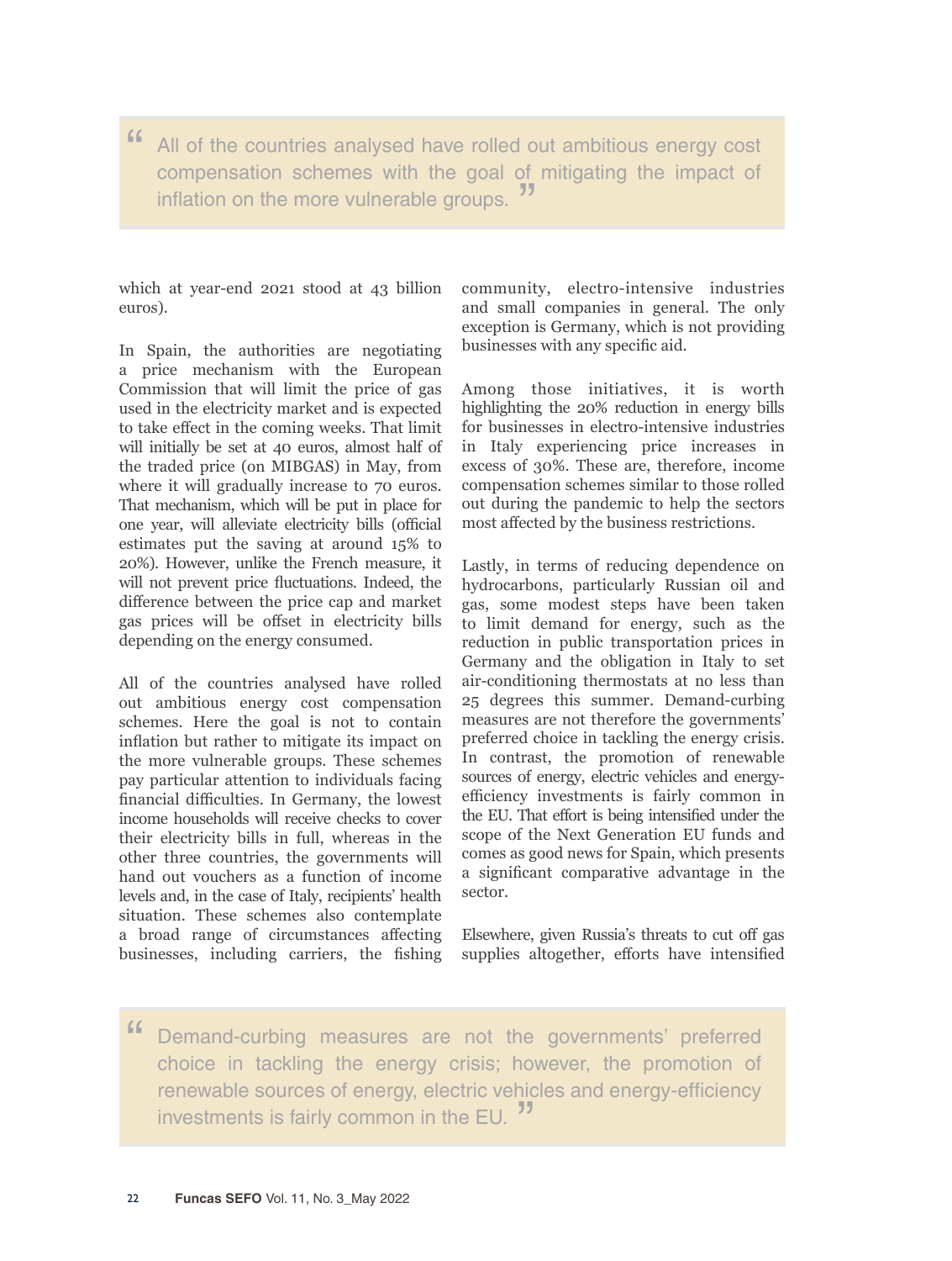# Table 2 **Estimated budget cost of the various measures**

€ billion

|                            | 'Germany | Spain | France | Italy |
|----------------------------|----------|-------|--------|-------|
| Measures implemented:      |          |       |        |       |
| Before invasion of Ukraine | 15.0     | 6.0   | 16.4   | 8.5   |
| After invasion of Ukraine  | 15.0     | 16.0  | 27.0   | 26.5  |

*Note: The period before the invasion of Ukraine refers to the measures adopted between September 2021 and the start of the war.*

*Source: National plans and Funcas estimates.* 

to diversify sources of supply, including the construction of new regasification plants (particularly in Germany and Italy), expansion of storage capacity and upgrade of interconnection infrastructure in Europe. France, in particular, is prioritising consolidation of its nuclear power programme.

The budget costs of the emergency plans are considerable (Table 2). The funds earmarked prior to the invasion of Ukraine amounted to between 6 and 16.4 billion euros. Since then, all of the economies have rolled out emergency measures with an additional cost of between 15 billion euros in Germany and 27 billion euros in France. Moreover, they are time-limited measures which may have to be extended depending on the course taken by inflation. All of which before considering the cost of the investments announced to reduce dependence on Russian gas. As noted above, the measures applied to the population at large, such as the fuel price subsidies, are the most onerous. The energy investment programmes are also costly in the short-term but are expected to deliver savings in the medium- to longer-term.

Finally, it is worth noting that each country plans to finance those programmes differently.

France is essentially using the general state budget, whereas Germany and Spain are tapping part of the tax receipts generated directly by the growth in prices (via VAT or carbon allowances, for example) to finance their measures. Italy has introduced a windfall profit tax of 25% in the energy sector.

### Expected effects

The four types of measures described in the previous section exert different economic impacts, at least in theory (Table 3). The most immediate measures deployed to curb inflation are the widespread reductions of energy taxes and surcharges, with a direct impact on the prices borne by consumers. However, their effectiveness tends to get diluted over time. Moreover, by failing to focus on the neediest consumers, across-the-board cuts are usually relatively costly for the public coffers, while only of limited effectiveness in terms of shielding the business community. Lastly, measures of this kind interfere with market signals, therefore conflicting with energy transformation goals.

Changes to price formation mechanisms can also help thwart the inflationary spiral in the short-term. One example is to place a cap on

" While the budget impact of emergency measures will be considerable, each country plans to finance those programmes differently.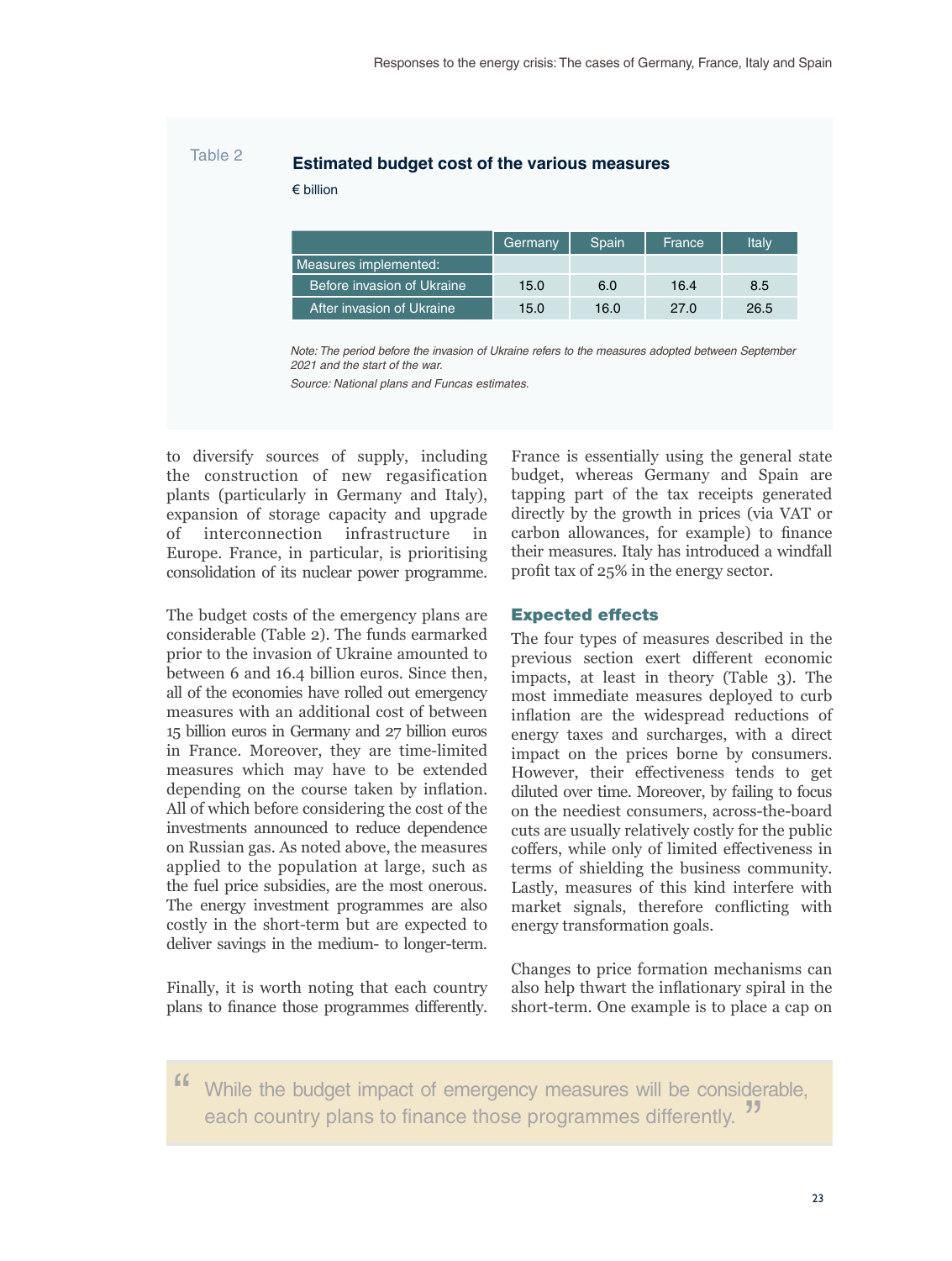# Table 3 **Theoretical impact of the various measures for combatting energy inflation**

| Reduce inflation                                                     | Redistribute the<br>burden       |  |
|----------------------------------------------------------------------|----------------------------------|--|
|                                                                      |                                  |  |
| Favourable in the short-term;<br>subsequently of no benefit          | Nil or adverse                   |  |
| Effective for curbing electricity<br>costs but not overall inflation | Limited                          |  |
| Nil                                                                  | Favourable<br>(if well designed) |  |
| Nil in the short-term;<br>subsequently favourable                    | Uncertain                        |  |
|                                                                      |                                  |  |

the price of the gas coming into the electricity system. [3] Depending on its design, the costbenefit trade-off of this measure could be relatively favourable. However, this formula also creates the need to ensure market rules contemplate incentives to shift to renewable energy and transform production and consumption habits.

The income compensation schemes targeted at vulnerable groups and sectors are undoubtedly the most effective at shielding the productive apparatus and fostering social cohesion. However, they do not have a direct impact on inflation; nor do they provide an incentive for structural transformation. The lessons offered by the aid provided to heavy industry in the 1970s highlight the importance of accompanying relief measures with energy-efficiency incentives or run the risk of artificially propping up zombie technologies in the long-run.

Programmes designed to foster energy savings and investment in renewable sources are therefore essential even though they will only tackle the effects of the crisis in the long-term. Their effectiveness will depend on the coherence between those investments –covered by the European funds– and market incentives.

In short, the emergency plans rolled out in the wake of the onset of war in Ukraine provide a short-term solution to the budding energy crisis. However, they are unlikely to tackle inflationary forces in a durable manner. They also exacerbate the tension between inflation-curbing targets and energy model transformation ambitions. The effectiveness

The lessons offered by the aid provided to heavy industry in the 1970s highlight the importance of accompanying relief measures with energy-efficiency incentives or run the risk of artificially propping up zombie technologies in the long-run.